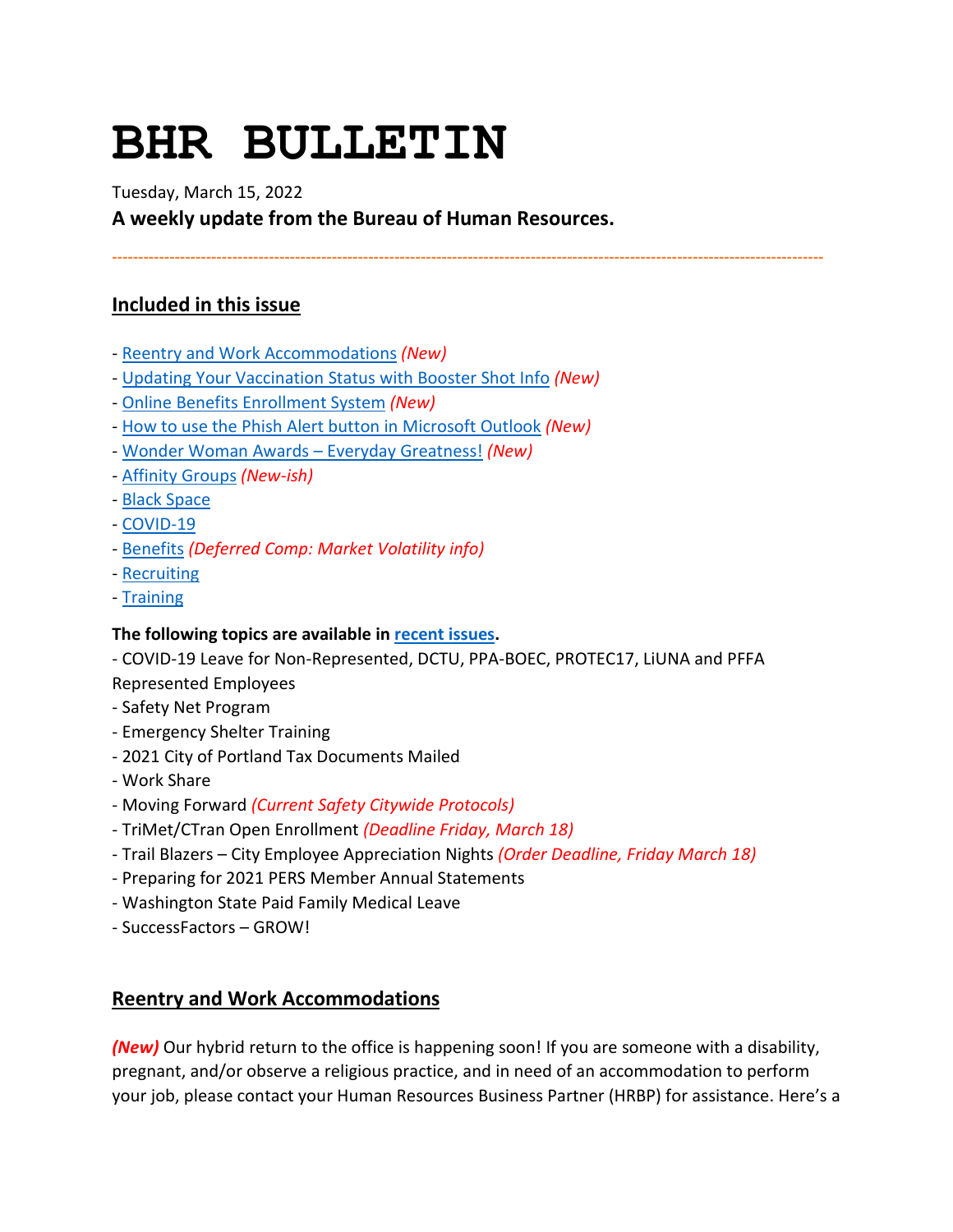link to HRBP bureau assignments: [https://www.portlandoregon.gov/bhr/article/430513.](https://www.portlandoregon.gov/bhr/article/430513)

## <span id="page-1-0"></span>**Updating Your Vaccination Status with Booster Shot Info**

*(New)* The City now has the capability to accept booster shot information if employees want to update their COVID-19 vaccination status. This is not a requirement. Reporting booster information is entirely up to you.

For those with access to a City computer as well as access to the City's network, booster information can be added to your vaccination status form online through th[e CityLink Portal,](https://www.portlandoregon.gov/employee/50542) where you will again find the "My Vaccination Status" tab. Click the tab to access the vaccination status form, then update your status with booster information.

For those who have internet access but do not have access to the City's network, you can update your vaccination status online here: [Employee COVID-19 Vaccination Status Form](https://app.smartsheet.com/b/form/1630264465a1445bae728de4615f96a7)  [\(smartsheet.com\).](https://app.smartsheet.com/b/form/1630264465a1445bae728de4615f96a7)

If you have questions, please email [bhrcommunications@portlandoregon.gov.](mailto:bhrcommunications@portlandoregon.gov)

## <span id="page-1-1"></span>**Online Benefits Enrollment System**

*(New)* The City's Health & Financial Benefits team is transitioning operations to a new online benefits enrollment system – effective **April 1, 2022**.

While this change takes place, access to your online benefits account will be temporarily unavailable **March 18 to 31**.

If you are a new employee needing to make your benefit elections, or a current employee needing to make changes to your benefits due to a qualifying life event, please wait until Friday, April 1, to access your online benefits account. If you need to enroll urgently, please contact the benefits office at [benefits@portlandoregon.gov.](mailto:benefits@portlandoregon.gov)

Thank you for your patience.

## <span id="page-1-2"></span>**How to use the Phish Alert button in Microsoft Outlook**

*(New)* If you receive an email that you think could be a phishing message, with the reading pane open, select (single click) the email, then press the Phish Alert Report button (upper right corner)!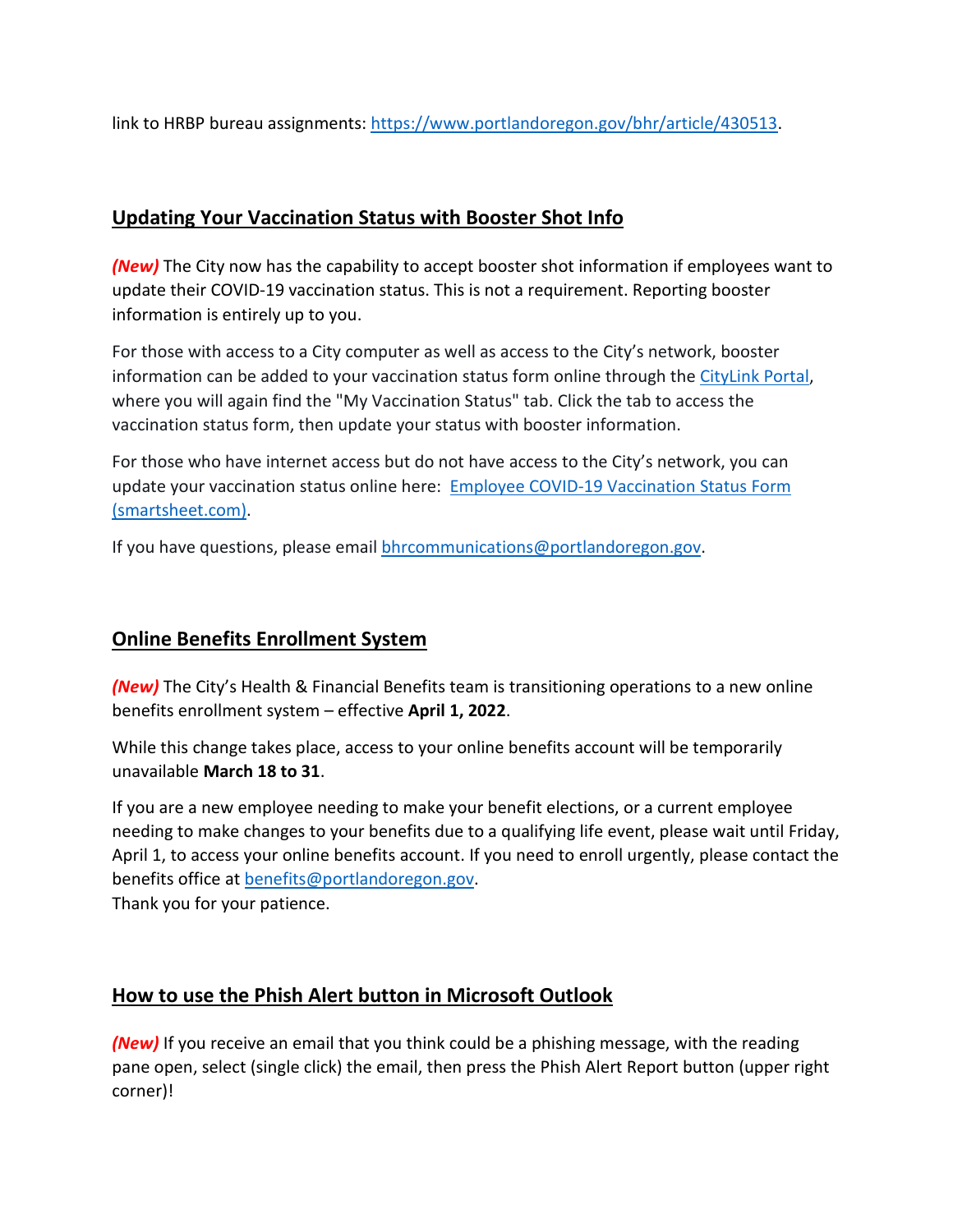#### **Outlook Desktop Client**

| Acrobat<br>¢<br>Tags | <sup>2</sup> C <sup>2</sup> New Group<br><sup>88</sup> Browse Groups | <b>Search People</b><br>Address Book<br>Y Filter Email ~    | $\bigtriangleup$ ))<br>Read<br>Aloud | <u>ኛቅ</u><br>Translate | Get<br>Add-ins | N<br>Send to<br>OneNote | Phish Alert<br>Report |  |  |
|----------------------|----------------------------------------------------------------------|-------------------------------------------------------------|--------------------------------------|------------------------|----------------|-------------------------|-----------------------|--|--|
|                      | Groups                                                               | Find                                                        | Speech                               | Language               | Add-ins        | OneNote                 | Phish Alert           |  |  |
| By Date $\vee$ 1     |                                                                      |                                                             |                                      |                        |                |                         |                       |  |  |
|                      | Subject                                                              |                                                             | Received T                           |                        | Size           | Cat   Mention           | v                     |  |  |
|                      |                                                                      |                                                             |                                      |                        |                |                         |                       |  |  |
|                      | Act now! Account is set to expire.                                   |                                                             |                                      | Mon 2/14/2022 2:37 PM  |                |                         |                       |  |  |
|                      | [User Approved] How Local Areas Can  Mon 2/14/2022 1:38 PM           |                                                             |                                      |                        | 173 KB         |                         |                       |  |  |
|                      |                                                                      | Monday, February 14, 2022 - Job Open Mon 2/14/2022 12:41 PM |                                      |                        | 303 KB         |                         |                       |  |  |

#### **Simple new process:**

- 1. Click on the offending email (phishing message).
- 2. Find and click on the Phish Alert button in the upper right in Outlook.
- 3. A dialog box appears giving some information and asking if you want to report.
- 4. Click "Report Phishing Email"
- 5. Done.

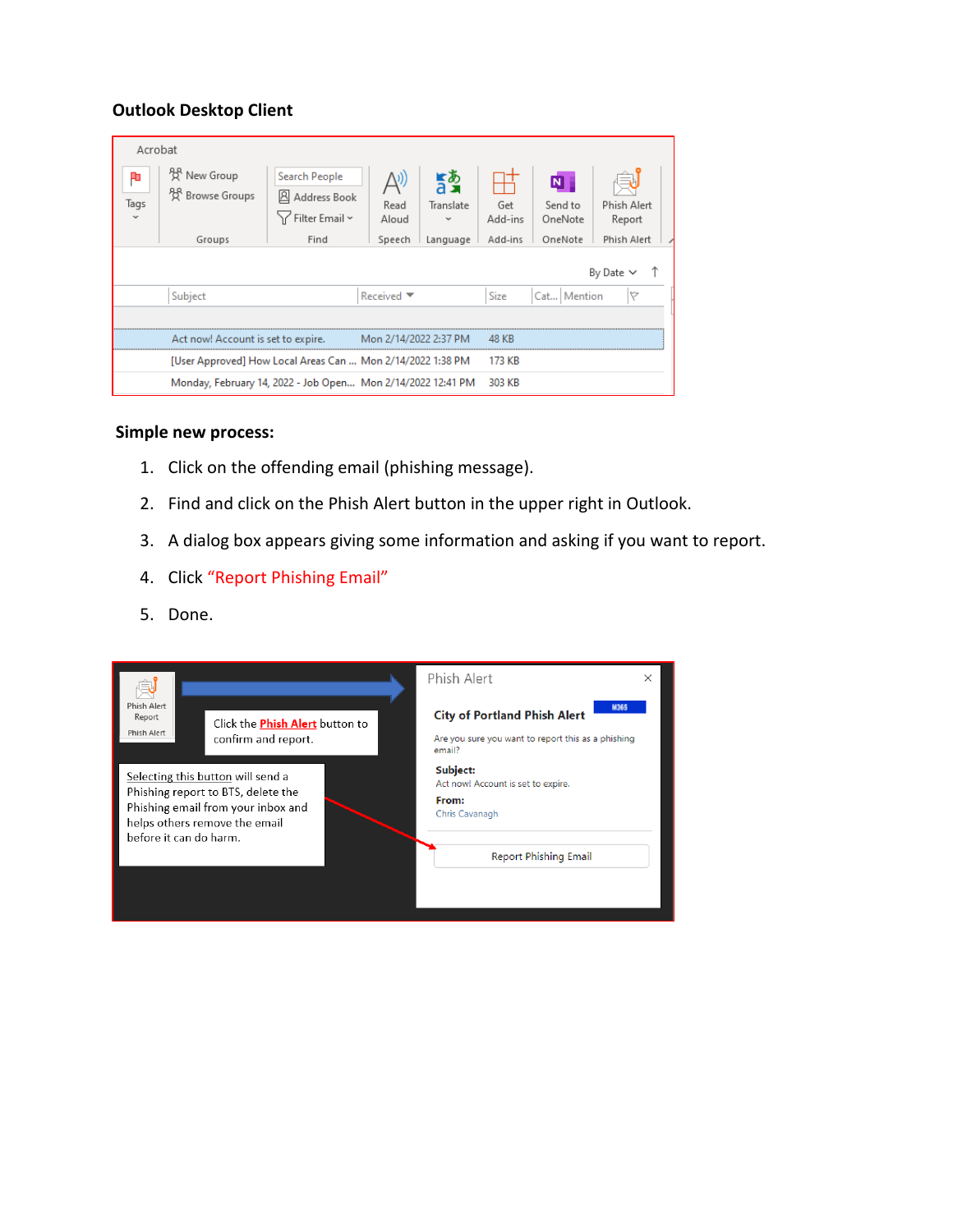|                                                                   | <u>I</u> Delete $\Box$ Archive $\Box$ Junk $\lor$ $\Box$ Move to $\lor$ $\Diamond$ Categorize $\lor$ | $\sim$ 100 $\pm$                      |   |                                                |
|-------------------------------------------------------------------|------------------------------------------------------------------------------------------------------|---------------------------------------|---|------------------------------------------------|
| <b>Results</b><br>V                                               | Junk<br>Report phishing                                                                              | Filter $\vee$                         |   | (No subject)                                   |
| I<br><b>US-CERT</b><br>$\angle$ (No subject)<br>l<br>View article | Block sender                                                                                         | M<br>Sat 2/26<br>(2)<br>CISA AII NCAS | υ | <b>US-CERT</b><br>Sat 2/26/2022 7:00 AM        |
|                                                                   |                                                                                                      |                                       |   | Full article.htm<br>$\langle \rangle$<br>43 KB |
|                                                                   |                                                                                                      |                                       |   | View article                                   |

**Reporting phishing will:**

- Remove the phishing email from your mailbox.
- Alert BTS about the phishing attack, providing exactly what BTS needs to respond.
- You get credit for reporting!
- Multiple reports about the same message are aggregated.
- Automated rules will process the messages.
- BTS receives the alert and removes the message from other mailboxes as needed.

**Q:** What if I clicked on a link within the email, responded to the email or my device is infected? **A:** If you believe your device is infected or interacted with the email more than simply reading it in the preview pane, then helpdesk needs to know immediately to protect you, your device and other City assets/data:

- In this case, calling the helpdesk (503) 823-5199 is the best step.
- Reporting the phishing via the phishing button is still helpful.

#### **Q:** How is Spam different from phishing?

**A:** Spam or junk email is not the same as phishing. Spam is any kind of unwanted, unsolicited emails that get sent out in bulk. While spam is annoying it is not as malicious as phishing and should not be reported as phishing.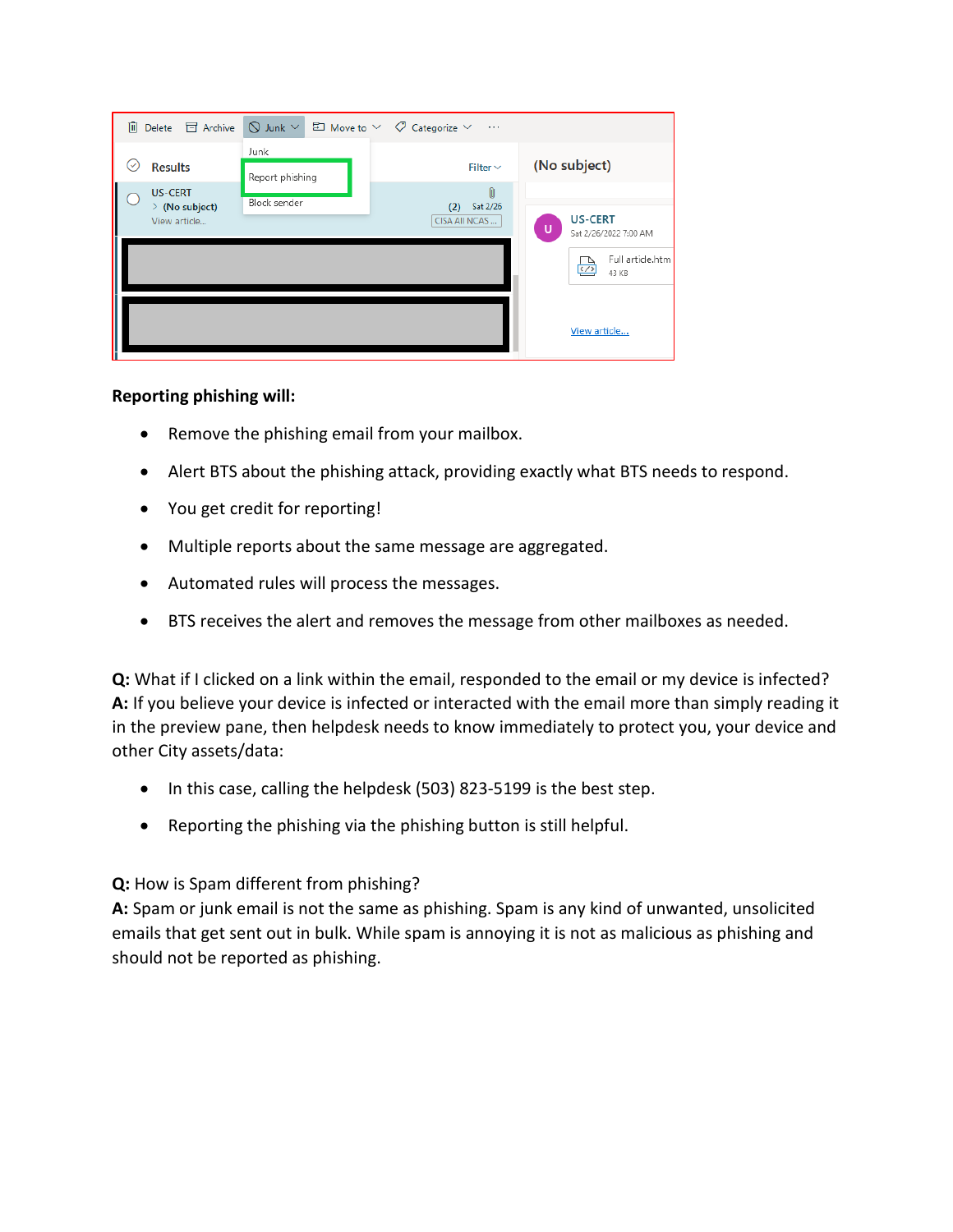If you get spam or junk email you can simply delete the unwanted email and/or add to your Block Sender list to keep future email from the sender out of your inbox.



Questions or issues? Contact the BTS Helpdesk: [Technology Portal](https://help.portlandoregon.gov/) or 503-823-5199

## <span id="page-4-0"></span>**Twelfth Annual Wonder Woman Awards – Everyday Greatness!**

*(New)* Nominate any woman at the City of Portland who stands out as a community connector, supportive resource, inclusive leader, mentor or simply a fabulous City employee. Please think about everyday heroes such as our field staff, our mental health responders, and our dedicated women working from home – taking care of others and/or pets, keeping you motivated despite a pandemic … *everyday greatness!*

Nominees don't have to be immediate co-workers. And you can nominate more than one woman. Please nominate in the following categories:

#### **WONDER WOMAN AWARD**

(All nominees receive a certificate and recognition)

**FABULOUS WONDER WOMAN AWARD** (Jury selected)



NOMINATIONS ARE OPEN UNTIL THURSDAY, MARCH 31.

**Please note** – there will be no exceptions this year to the nomination deadline due to the high expectancy of nominees. In efforts to honor each recipient, we humbly ask that you submit nominations early.

**Nominate here:** [www.portlandoregon.gov/deep/nomination](http://www.portlandoregon.gov/deep/nomination)

All nominees (awardees) will be notified in April. Recognize your colleagues today!

**Q:** Does every woman who is nominated receive an award?

**A:** Yes. Every woman who's nominated and is a City of Portland employee receives a certificate via email.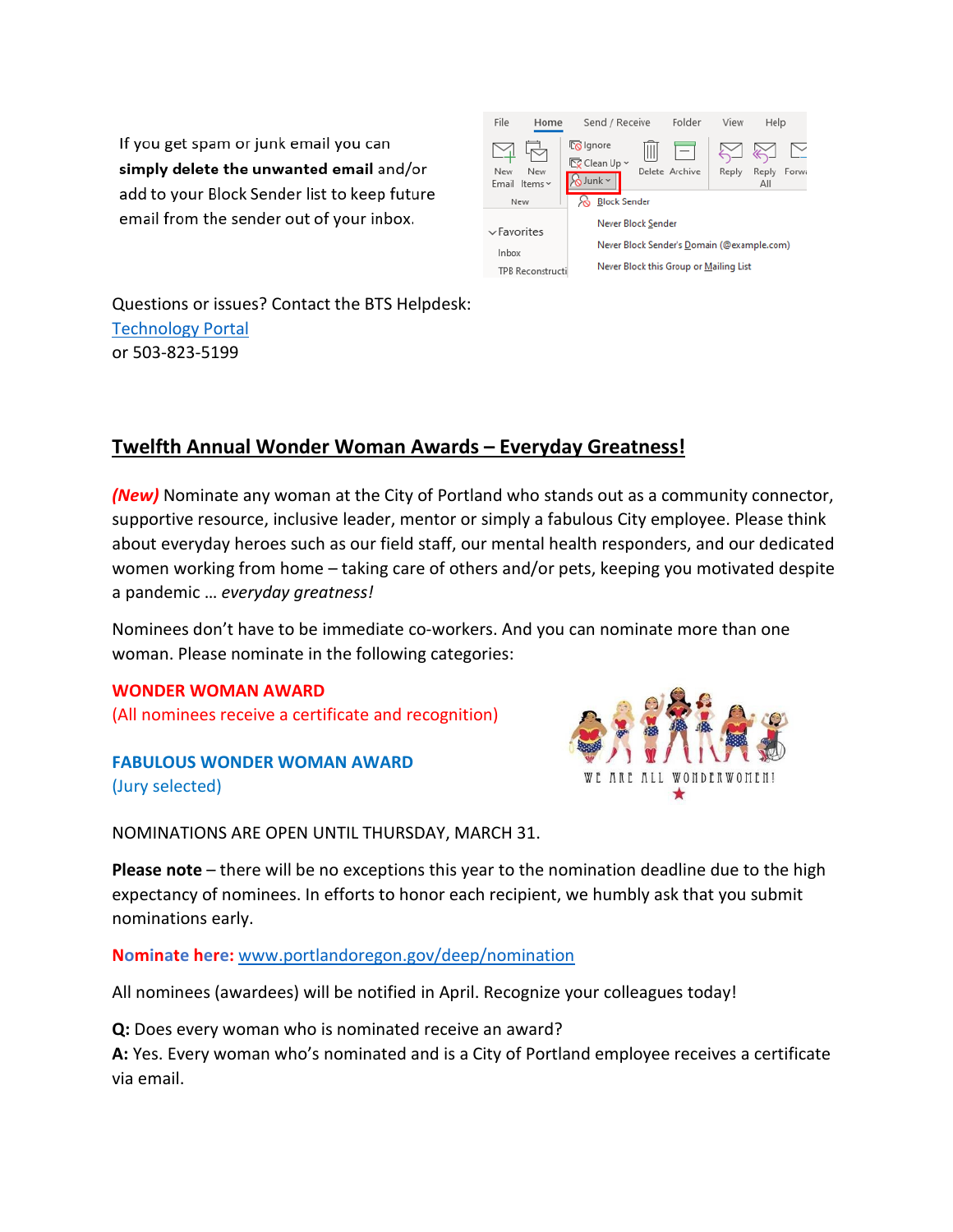**Q:** Do you have to be born a woman to qualify?

**A:** No. You qualify as a woman if you identify as a woman or women, are transgender or nonbinary. Nominees must be human or at least an employee of the City of Portland.

**Q:** Do they have to be a full-time or permanent employee?

**A:** No. They can be part-time, seasonal, contract, etc. If they are working for the City of Portland at the time of the awards, then they are eligible!

**Q:** How will the nominees know that they are receiving an award?

**A:** Debbie Caselton or someone from the Wonder Woman Awards Committee will send them an email.

**Q:** Will there be an awards ceremony this year?

**A:** No. But there will be a specially produced video that will be distributed later in April.

**Q:** Will there be any Exceptional Wonder Women Awards given again this year? **A:** Yes. It is now called the Fabulous Wonder Woman Award. These awardees are selected by a jury (the Wonder Woman Awards Committee). These women will also be notified in April and presented on the video.

**Q:** After the awards, how do I get a list of the Wonder Woman awardees at my bureau? **A:** All nominees, listed by bureau will be available on the DEEP web page, under Women's Empowerment[: https://www.portlandoregon.gov/70511.](https://www.portlandoregon.gov/70511) You can find everything from 2015 through this year.

For more information contact Debbie Caselton at [Debbie.Caselton@portlandoregon.gov.](mailto:Debbie.Caselton@portlandoregon.gov)

## <span id="page-5-0"></span>**Affinity Groups**

*(New-ish)* Affinity groups are voluntary employee-driven groups, organized around a particular shared interest or dimension. Diverse and Empowered Employees of Portland (DEEP) envisions that affinity groups are organized relevant to the protected classes set forth in nondiscrimination laws such as race, disability, ethnicity, gender or sexual orientation. Groups are open to any and all City of Portland employees. To receive more information, please go the Affinity Groups signup page: [www.portlandoregon.gov/deep/signup.](http://www.portlandoregon.gov/deep/signup)

## <span id="page-5-1"></span>**Black Space**

This meeting is specifically for City of Portland's Black employees. We will provide support where needed and work together to identify common experiences as well as ways the City can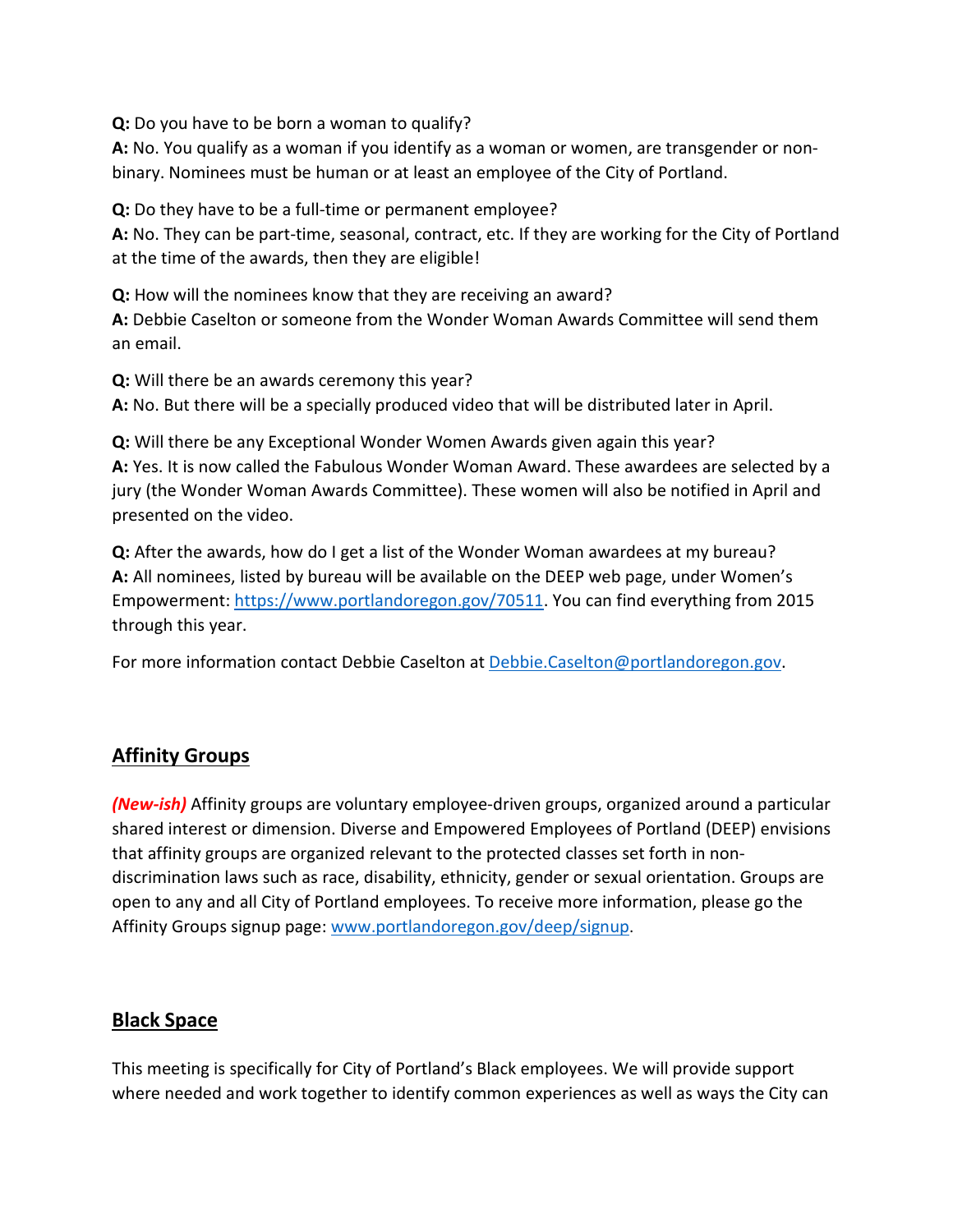better support and retain Black employees.

Meetings occur on the third Tuesday of every month, 1-2:30 p.m. Join Zoom Meeting at <https://us02web.zoom.us/j/81234850345?pwd=TDJGN1ZWNDVlLzJXZEtHcHJFRWErdz09>

Meeting ID: 812 3485 0345 Passcode: 230082 One tap mobile +16699006833,,81234850345#,,,,\*230082# US (San Jose) +12532158782,,81234850345#,,,,\*230082# US (Tacoma)

## <span id="page-6-0"></span>**COVID-19**

#### **Booster Shots**

The COVID-19 vaccines are still effective in preventing severe disease, yet protection can lessen over time. A **booster shot** is an additional shot recommended for all vaccinated adults to get longer lasting protection. Many vaccines need boosters after a period of time.

**Q:** With so many people getting infected with the Omicron variant, do the vaccines really help? **A**: Yes! A new [report from the Oregon Health Authority](https://covidblog.oregon.gov/booster-shots-highlighted-in-new-breakthrough-case-report/?utm_medium=email&utm_source=govdelivery) confirms that cases of COVID-19 are much more common in unvaccinated individuals including during the Omicron surge. Being vaccinated lowers risk for infection and receiving a third (booster) dose provides the best protection.

**Q:** If I already had COVID-19 and recovered, am I protected by natural immunity, or do I still need to get a COVID-19 vaccine?

**A:** You should get a COVID-19 vaccine even if you already had COVID-19.

Getting sick with COVID-19 offers some protection from future illness with COVID-19, sometimes called "natural immunity." The level of protection people get from having COVID-19 may vary depending on how mild or severe their illness was, the time since their infection, and their age. No currently available test can reliably determine if a person is protected from infection.

[All COVID-19 vaccines currently available](https://www.cdc.gov/coronavirus/2019-ncov/vaccines/different-vaccines.html) in the United States ar[e effective](https://www.cdc.gov/coronavirus/2019-ncov/vaccines/effectiveness/index.html) at preventing COVID-19. Getting a COVID-19 vaccine gives most people a high level of protection against COVID-19 even in people who have already been sick with COVID-19.

[Emerging evidence](https://www.cdc.gov/coronavirus/2019-ncov/science/science-briefs/vaccine-induced-immunity.html#anchor_1635540493225) shows that getting a COVID-19 vaccine after you recover from COVID-19 infection provides added protection to your immune system. [One study](https://www.cdc.gov/mmwr/volumes/70/wr/mm7032e1.htm?s_cid=mm7032e1_e&ACSTrackingID=USCDC_921-DM63289&ACSTrackingLabel=MMWR%20Early%20Release%20-%20Vol.%2070%2C%20August%206%2C%202021&deliveryName=USCDC_921-DM63289) showed that, for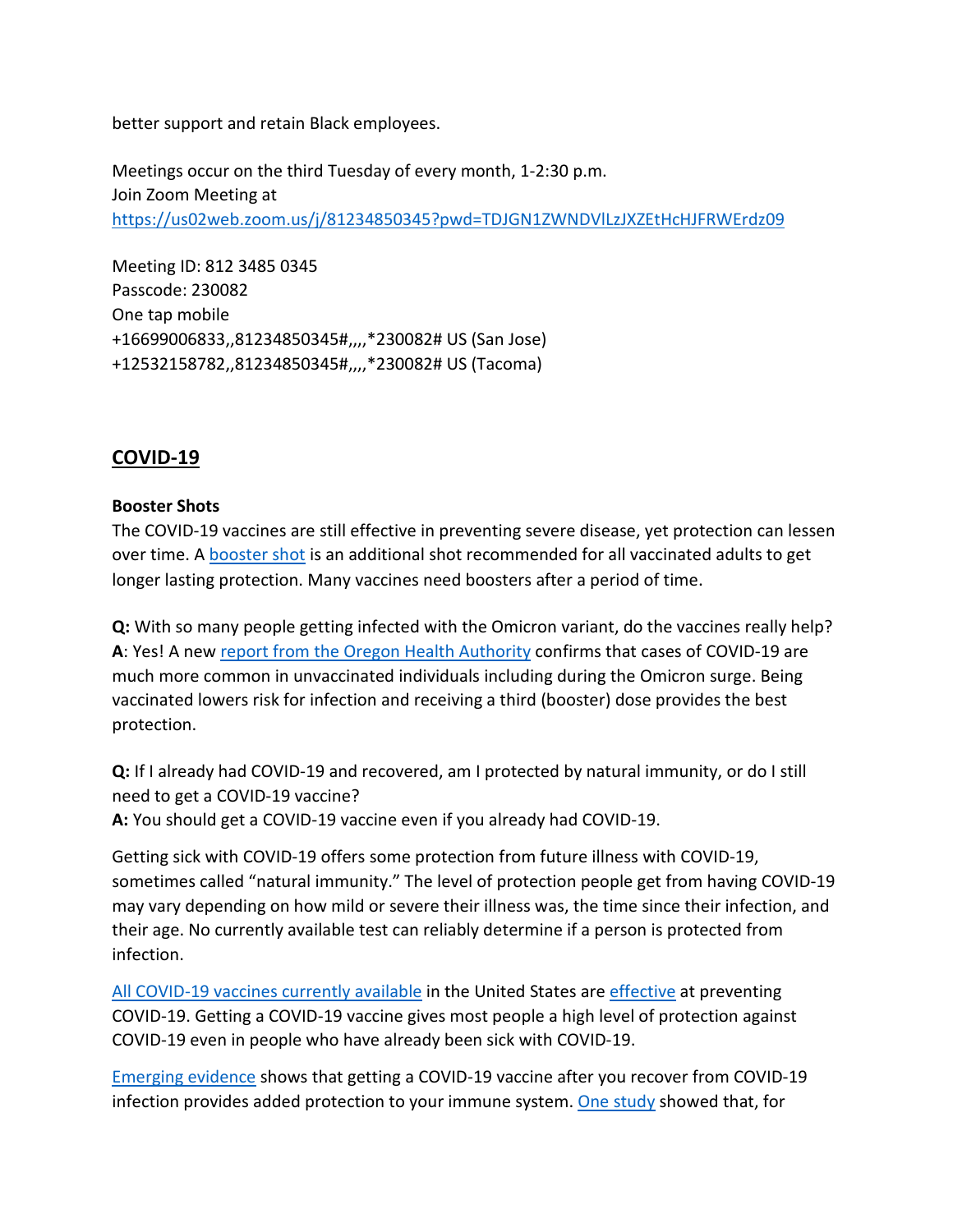people who already had COVID-19, those who do not get vaccinated after their recovery are more than two times as likely to get COVID-19 again than those who get fully vaccinated after recovery.

**Q:** Where can I get a booster? **A:** To get a booster shot:

- Contact your healthcare provider.
- Ask your local pharmacy.
- Call 2-1-1.
- Visi[t GetVaccinated.Oregon.gov.](https://getvaccinated.oregon.gov/#/)
- [Visit a weekly clinic.](https://www.multco.us/novel-coronavirus-covid-19/upcoming-covid-19-vaccination-clinics)

As we move forward, we will continue to answer questions related to COVID-19 vaccinations. The intent of the information is to help you make an informed decision about vaccination. Please submit vaccination questions to [Joel.Michels@portlandoregon.gov.](mailto:Joel.Michels@portlandoregon.gov) Answers will be provided in the following week's BHR Bulletin an[d a compiled list is posted here.](https://www.portlandoregon.gov/bhr/article/797240)

The information provided is taken from the Centers for Disease Control and Prevention [\(CDC\)](https://www.cdc.gov/coronavirus/2019-ncov/vaccines/index.html) and Oregon Health Authority [\(OHA\)](https://covidvaccine.oregon.gov/) resources with input from our own Joel Michels, Nurse Practitioner, Occupational Health and Well-being Program Manager.

## **Testing for Unvaccinated Employees**

The City is moving forward with the Mayor and City Council's directive to test employees who are unvaccinated for COVID-19. The goal remains to keep the workplace as safe as possible as we continue to provide services to the Portland area.

Details and many answers are available in this [COVID-19 Testing FAQ.](https://www.portland.gov/bhr/covid-testing)

Scheduling is underway for those who have not yet declared vaccination status along with those who have an approved exception. You will be notified once scheduled, before testing begins. If you telework, you will not be tested unless you're coming to a City worksite.

Testing adds to the pandemic health and safety plan for the City, but other measures are equally important. Please continue to distance when possible, wear a well-fitting mask, wash your hands frequently, and stay home if you are sick with any COVID-19 symptoms.

## **COVID-19 At-home Testing Options**

For all employees: The federal government provides free rapid tests for home shipping available at [www.covidtests.gov.](http://www.covidtests.gov/)

For Kaiser enrollees: Rapid antigen home tests are available at local drugstores or online. Please visit kp.org/covidtests for the most up-to-date information on participating retailers. To submit a reimbursement claim, please login to kp.org, go to the "Coverage & Costs" section, then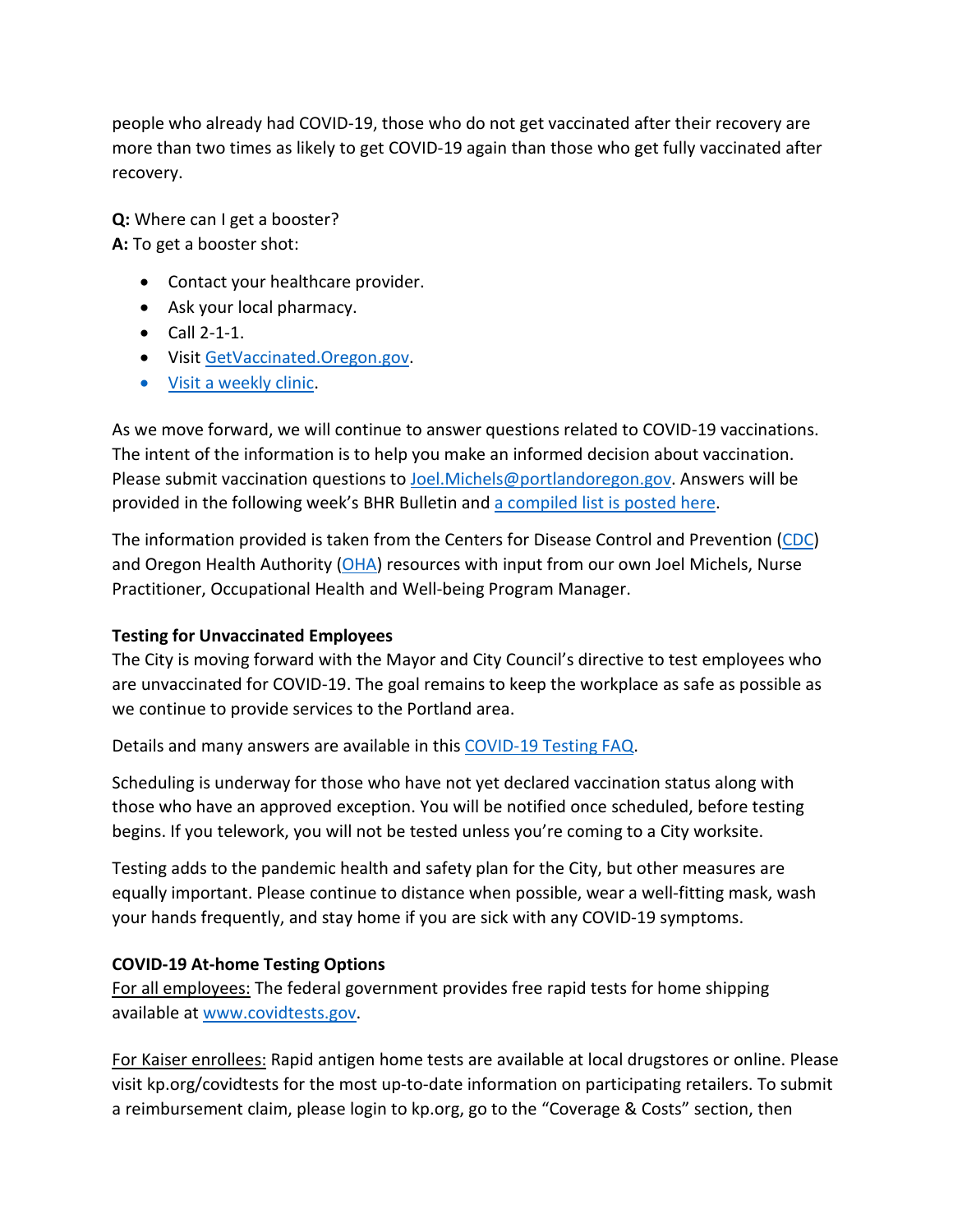select "Submit a Claim."

For Moda (CityCore/CityNet/CityBasic) enrollees: Members can purchase FDA authorized athome COVID test kits from retailers (including pharmacies and online) and submit to Moda for reimbursement using this form -- [COVID At Home Test Reimbursement.](https://www.modahealth.com/-/media/modahealth/site/shared/forms/ModaHealth-OTC-COVID-19-AtHomeTest-Medical-MemberReimbursementForm.pdf) Itemized receipts are required, and shipping costs are not reimbursable.

**Q:** What is a Self-test or At-home COVID-19 test?

**A: Self-tests** for COVID-19 give rapid results and **can be taken anywhere**, regardless of your vaccination status or whether you have symptoms. Along with [vaccination,](https://www.cdc.gov/coronavirus/2019-ncov/vaccines/your-vaccination.html) [wearing a well](https://www.cdc.gov/coronavirus/2019-ncov/prevent-getting-sick/masks.html)[fitted mask,](https://www.cdc.gov/coronavirus/2019-ncov/prevent-getting-sick/masks.html) and physical distancing, self-tests help [protect you and others](https://www.cdc.gov/coronavirus/2019-ncov/prevent-getting-sick/prevention.html) by reducing the chances of spreading COVID-19.

**Q:** When should I take an At-home COVID-19 test?

**A:** If you have any [COVID-19 symptoms,](https://www.cdc.gov/coronavirus/2019-ncov/symptoms-testing/symptoms.html) you may test immediately, although it can take 24 hours after symptom onset for the test to accurately detect the virus. You may want to repeat the test 24 hours after a negative test to confirm results if you are still having symptoms.

If you were exposed to someone with COVID-19, wait at least five days after exposure. If you test negative for COVID-19, consider testing again one to two days after your first test.

If you are going to an indoor event or a gathering, test immediately before the gathering, or as close to the time of the event as possible. **This is especially important before gathering with** [individuals at risk of severe disease,](https://www.cdc.gov/coronavirus/2019-ncov/need-extra-precautions/people-with-medical-conditions.html) [older adults,](https://www.cdc.gov/aging/covid19/covid19-older-adults.html) those who are [immunocompromised,](https://www.cdc.gov/coronavirus/2019-ncov/need-extra-precautions/people-with-medical-conditions.html#MedicalConditionsAdults) or people who are not [up to date on their COVID-19 vaccines,](https://www.cdc.gov/coronavirus/2019-ncov/vaccines/stay-up-to-date.html) including children who cannot get vaccinated yet.

**Q:** Should I trust the results of a self-test?

**A: Positive results** from self-tests are highly reliable.

**Negative results** from self-tests do not rule out SARS-CoV-2 infection. A negative self-test result may not be reliable, especially if you have symptoms associated with COVID-19.

**Invalid results** from self-tests mean the test did not work properly, and a new test is needed to get an accurate result.

[The City's COVID-19 Response page is available here.](https://www.portlandoregon.gov/bhr/index.cfm?&c=81055)

#### <span id="page-8-0"></span>**Benefits**

**CityStrong GuidanceResources: a free and confidential Employee Assistance Program (EAP)**  Provided by the City of Portland, offering support for personal and work-related issues.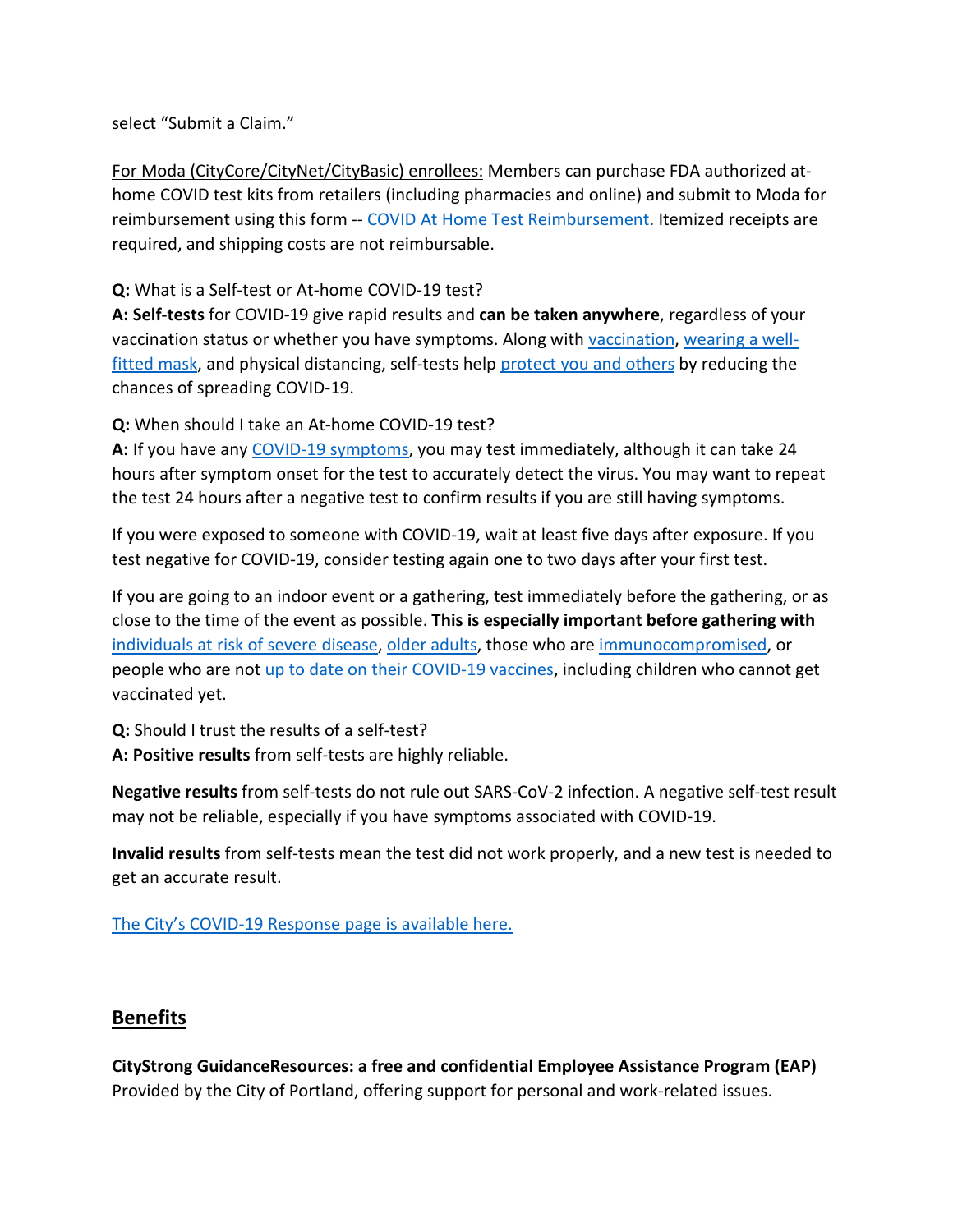Professionally trained Guidance Consultants are available 24 hours a day, 7 days a week, 365 days a year.

CityStrong GuidanceResources contact info: 855.888.9891 [guidanceresources.com](https://www.guidanceresources.com/groWeb/login/login.xhtml) App: GuidanceNow Web ID: CityStrong

**Webinars Mental Fitness for Optimal Brain Power**  Wednesday, March 30, 1-2 p.m. [Register here.](https://us06web.zoom.us/webinar/register/WN_BYyBBbVuQWufZ2Mx0Pw_ZA)

## **Budgeting: Establish good spending and saving habits**

Tuesday, April 26, 9 a.m. Thursday April 28, 6 a.m. *and* 12 p.m. [Register here.](https://voyafa.zoom.us/webinar/register/WN_jalwtC9vQGa3Bf00BMP-Pw)

#### **Budgeting: Build your budget using Voya's budget calculator**

[Watch this 3-minute video.](https://www.voya.com/page/on-demand/budget-calculator)

#### **Deferred Compensation Program Resources**

#### **Investments and Market Volatility**

*(New-ish)* Overview of investment risk/returns, asset allocation, portfolio diversification and dollar cost averaging through volatile markets. Wednesday, March 16, 12 p.m.

[Register here.](https://voyafa.zoom.us/webinar/register/WN_E8-0mcnSRam-T-mo23mizA)

#### **Navigating Market Volatility**

*(New-ish)* If market volatility is causing you to consider making changes to your retirement strategy, keep in mind your long-term retirement planning goals and risk tolerance. A great way to learn more is t[o visit this resource page](https://www.voya.com/page/navigating-market-volatility) designed to help you understand the fundamentals of market volatility and learn strategies that can help guide you through uncertain times.

#### **Addressing uncertainty series: Market Volatility**

*(New-ish)* Market fluctuations may be concerning but saving for retirement involves investing for the long term. Learn about the importance of staying invested and why staying the course matters.

[Watch this 1-minute video.](https://www.voya.com/page/on-demand/addressing-uncertainty-series-market-volatility)

#### **Money Management Strategies During Inflationary Times**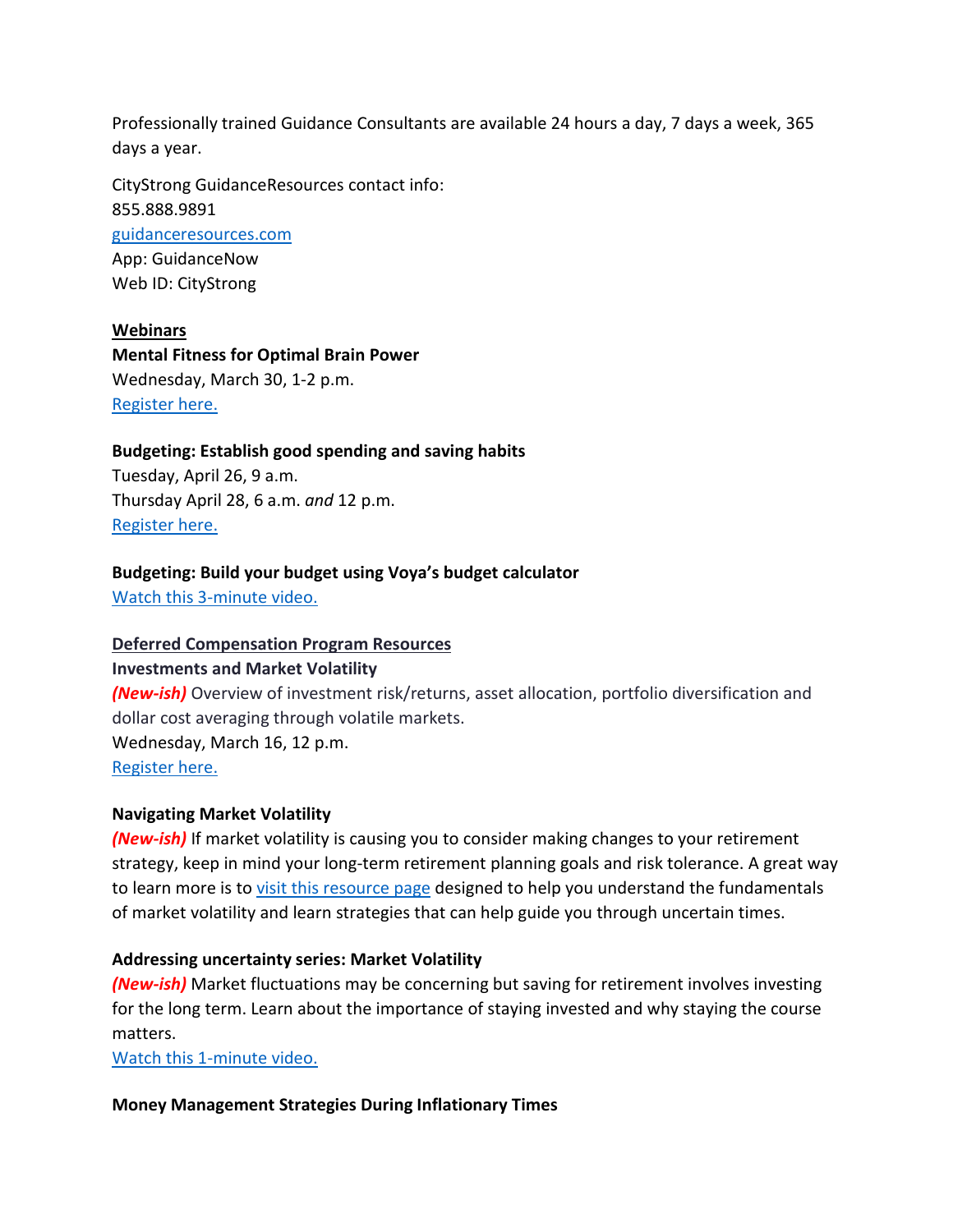*(New-ish)* The inflation reading from Jan. 2021 to Jan. 2022 was a whopping 7.5%. As a result, inflation worries are now a leading cause of financial anxiety for many households as purchases like groceries, gas, furniture and used cars have spiked in cost. [This article](https://blog.voya.com/financial-decisions/money-management-strategies-during-inflationary-times-nc) provides some great suggested strategies to help lessen the stress and financial bite of your day-to-day finances.

#### <span id="page-10-0"></span>**Recruiting**

**Jobs** [Current Internal Recruitments](https://www.governmentjobs.com/careers/portlandor/promotionaljobs) [Current External Recruitments](https://www.governmentjobs.com/careers/portlandor?) [Current Lateral Transfer Opportunities](https://www.governmentjobs.com/careers/portlandor/transferjobs)

## <span id="page-10-1"></span>**Training** *(VIRTUAL)*

#### **Required, All Employees**

Be sure to visit [CityLearner](https://www.portlandoregon.gov/sf) for course descriptions and the most current class details.

## *Workplace Harassment & Discrimination* **Prevention (HR 2.02)** *Initial for Non-Supervisory Employees*

Tuesday, April 12, 9:30-11:30 a.m.

## *Workplace Harassment & Discrimination Prevention (HR 2.02) Refresher for Non-Supervisory Employees*

Friday, April 29, 3-4 p.m.

*Workplace Harassment, Discrimination, & Retaliation Prevention (HR 2.02) Refresher Training for Managers/Supervisors*  Wednesday, April 13, 9-10 a.m.

*Reasonable Suspicion of Drug and Alcohol Use Training (DOT), Mgrs./Sups. – Cost \$30.00* Thursday, June 16, 9 a.m. - 12 p.m.

*Reasonable Suspicion of Drug and Alcohol Use Training (Non-DOT) - Mgrs./Sups. – \$30.00* Thursday, June 2, 9-11 a.m.

*Racial Equity 101*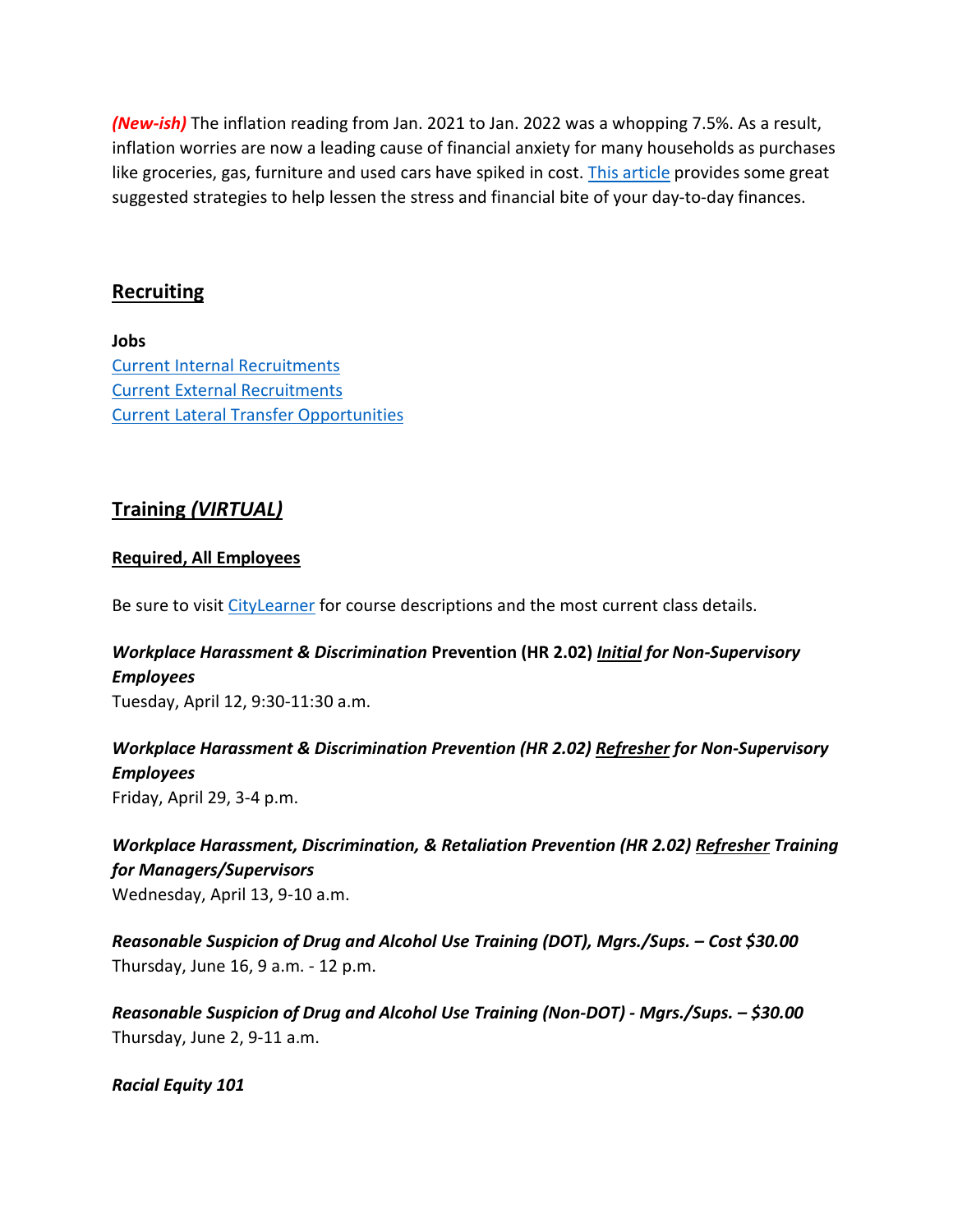Wednesday, March 23, 1:30-5 p.m.

#### *General Security Awareness Training*

This eLearning is due annually. Here's a link to the course: General Security Awareness

#### *Defensive Driver Training -- eLearning now available in CityLearner*

The eLearning can be taken at any time. Direct link to the course: [Defensive Driver](https://cityofport.plateau.com/learning/user/common/viewItemDetails.do?OWASP_CSRFTOKEN=5M1O-5ANN-0TLU-3QOL-OISM-MYFY-1V3A-L7M9&componentID=LMS61011177&componentTypeID=ELRN&fromSF=Y&revisionDate=1607576040000&menuGroup=Learning&menuItem=Cur&fromDeepLink=true&hideItemDetailsBackLink=true)

#### **Leadership Engagement and Development (LEAD) Training for Managers & Supervisors**

(These classes are open to *all* Managers and Supervisors for registration.)

#### *Employee Lifecycle Training*

Part 1: Tuesday, April 5, 9 a.m. - 12 p.m. Part 2: Thursday, April 7, 9 a.m. - 12 p.m.

#### *Emotional Intelligence*

Part 1: Wednesday, April 13, 9 a.m. - 12 p.m. Part 2: Friday, April 15, 9 a.m. - 12 p.m.

#### *Understanding the Neurology of Equity & Inclusion*

**[Portland State University, Center for Executive and Professional Education,](https://www.pdx.edu/professional-education/)** [Tia Coachman](https://www.pdx.edu/professional-education/profile/tia-coachman)

Thursday, April 7, 1-4 p.m. Thursday, April 28, 9 a.m. - 12 p.m. Thursday, May 5, 9 a.m. - 12 p.m.

#### *Centering Wellbeing: Let's Talk Mental Health!*

Wednesday, May 4, 9 a.m. - 12:30 p.m.

#### **Professional Development**

#### *New Employee Orientation*

Click [New Employee Orientation](https://www.portlandoregon.gov/bhr/77721) for more information. Tuesday, April 12, 10 a.m. - 1:30 p.m. (30-minute lunch break is included)

#### *Reasonable Employment Accommodations*

Monday, April 25, 1-2:30 p.m.

#### *Performance Review Process*

Specifically designed for non-supervisory staff, managers and supervisors. Provides participants with an overview of the fiscal year process. Direct links to the classes: [SuccessFactors Performance Review Process Overview](https://cityofport.plateau.com/learning/user/common/viewItemDetails.do?OWASP_CSRFTOKEN=DU90-LX7U-MJFA-R3RR-74UK-2I97-WO9L-P1RW&componentID=29037&componentTypeID=ELRN&fromSF=Y&revisionDate=1621295700000&menuGroup=Learning&menuItem=Cur&fromDeepLink=true&hideItemDetailsBackLink=true)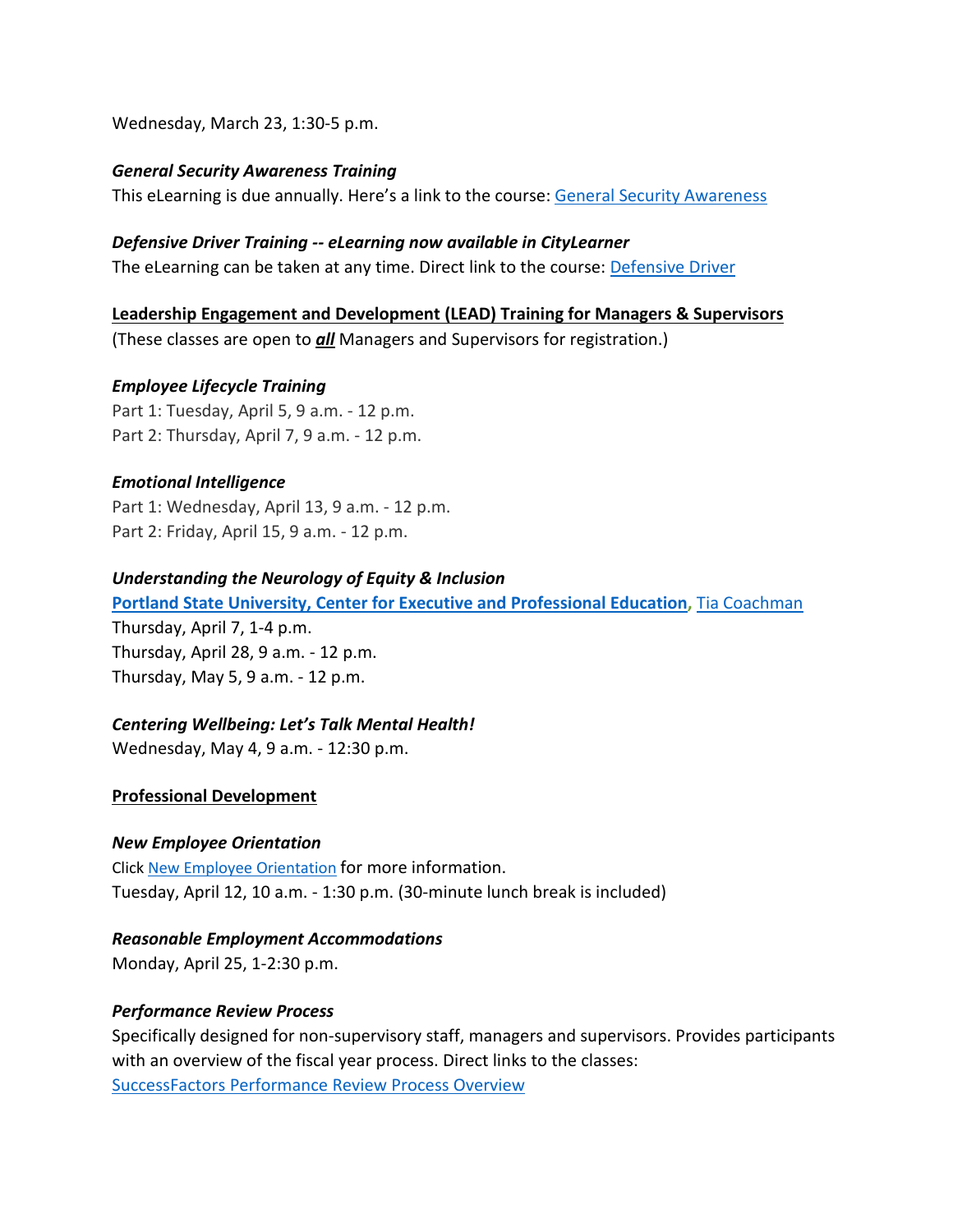#### [SuccessFactors Performance Review Process Overview for Managers and Supervisors](https://sts.portlandoregon.gov/adfs/ls/?SAMLRequest=hZJPb9swDMW%2FisC7bUVL61SIU2QLigXYH7fxethlUGU6FSBLnig367ev7aRbd0mv0iPf449cXv9pLXvCQMa7AmYpB4ZO%2B9q4fQE%2FqptkAderJanWik6u%2B%2Fjo7vB3jxTZUOhIHn8K6IOTXpEh6VSLJKOWu%2FXXL1KkXHbBR6%2B9BbYZCo1TcTJ7jLEjmWUUKe18iFa52gfce5fu%2FVOm6oYySxmwGx80Tt4FNMoSAttuCvg1V3n90OirZJZ%2FwGTeIE%2BuLgRPxEWuZwKV5vnlICXqcesoKhcLEFyIhItELKpZLvlc8stULPhPYOUp5UfjjtOfG%2BnhKCL5uarKpPy%2Bq4Ddv1IcBHBiJif38BbW%2BcaKCMPIB1avfA6HQ0q91kjUKB19oFT7NtMmPvtmBLfM3nr93da3ofl2U3pr9DNbW%2BsPnwKqiAXE0OOEtVXxfJzxxdRJM0llN05IEV0EtivH%2Fre9sqYxGP6t8924kK1Oif%2B%2FqNUL&RelayState=%2Fsf%2Flearning%3FdestUrl%3Dhttps%253a%252f%252fcityofport%252eplateau%252ecom%252flearning%252fuser%252fdeeplink%255fredirect%252ejsp%253flinkId%253dITEM%255fDETAILS%2526componentID%253d29040%2526componentTypeID%253dELRN%2526revisionDate%253d1621298220000%2526fromSF%253dY&SigAlg=http%3A%2F%2Fwww.w3.org%2F2000%2F09%2Fxmldsig%23rsa-sha1&Signature=Nh05m6BdIM%2FxvyYo0XGgvYRymZoYM8duNho3YqhMrhB7dt0AJszl8HP9tMyr1Rm970uBY8qN1OK2VQ1DitXtL9X5kz06hi1lh1qU%2BNQBVJv%2F2mbWdoqb58FMYKiqv97cu9yMld0iUdw6Mkp%2FB1rVy%2F6nxhm7IUmo9suGPepTh6k%3D)

#### *Safety Committee Boot Camp*

Created with Oregon OSHA and Risk Management, this OSHA required safety committee training covers three main sections: Safety Committees and Centralized Committee Rules, Hazard Identification, and Accident Investigation. OSHA requires all new safety committee members complete this training.

Tuesday, March 22, 9 a.m. - 12 p.m.

#### **Procurement Training**

#### *Introduction to Procurement*

Wednesday, March 23, 9 -11 a.m. [Join Microsoft Teams Meeting](https://teams.microsoft.com/l/meetup-join/19%3ameeting_OWI3OGJlZDAtYTlhYS00ZWQ0LTkwNWYtOTM5YmZlYzI1MmIx%40thread.v2/0?context=%7b%22Tid%22%3a%22636d7808-73c9-41a7-97aa-8c4733642141%22%2c%22Oid%22%3a%2286b2ae6e-2fe6-44ca-9974-4b60b2e2cd99%22%7d) [+1 971-323-0035 C](tel:+19713230035,,132463572)onference ID: 132 463 572#

#### *Design Bid Build Construction*

Tuesday, March 29, 9 - 11 a.m. [Join Microsoft Teams Meeting](https://teams.microsoft.com/l/meetup-join/19%3ameeting_NjIxOTQ5ZjAtMGMzYi00ODQ1LWIwMjQtNjU4Yjg4YzFkOTY5%40thread.v2/0?context=%7b%22Tid%22%3a%22636d7808-73c9-41a7-97aa-8c4733642141%22%2c%22Oid%22%3a%2286b2ae6e-2fe6-44ca-9974-4b60b2e2cd99%22%7d) [+1 971-323-0035](tel:+19713230035,,293342271) Conference ID: 293 342 271#

#### *Alternative Construction Methods*

Thursday, March 31, 9 -11 a.m. [Join Microsoft Teams Meeting](https://teams.microsoft.com/l/meetup-join/19%3ameeting_ZjhkNmE5Y2EtODgyZS00NGQ4LTkxZGEtMDY1ZTE4YzdlYmZh%40thread.v2/0?context=%7b%22Tid%22%3a%22636d7808-73c9-41a7-97aa-8c4733642141%22%2c%22Oid%22%3a%2286b2ae6e-2fe6-44ca-9974-4b60b2e2cd99%22%7d) [+1 971-323-0035](tel:+19713230035,,436434061) Conference ID: 436 434 061#

#### See [a complete list of Procurement Trainings.](https://www.portlandoregon.gov/brfs/article/780678)

#### **Virtual Portland Community College Classes**

Please note Supervisor/Manager approval is required for courses with a fee. **Be sure to sign up as soon as possible to avoid cancellation of a class due to low enrollment.**

*Excel Calculations and Charts Introduction \$225.00* Wednesday, March 23, 9 a.m. - 1 p.m.

*Excel Power Calculations \$225.00* Tuesday, March 29, 9 a.m. - 1 p.m.

For class descriptions and to register, go to [CityLearner](https://www.portlandoregon.gov/sf) (using Internet Explorer, Edge or Chrome; a remote access token is not needed), select "CityLearner" tile, type the course name into the "Find Learning" search field, then click "Go" to locate the course. Click "See Classes" to view the class dates and then register for the date and time that works for your schedule. The Zoom or Teams meeting invitation information will be sent via email in the **initial** registration